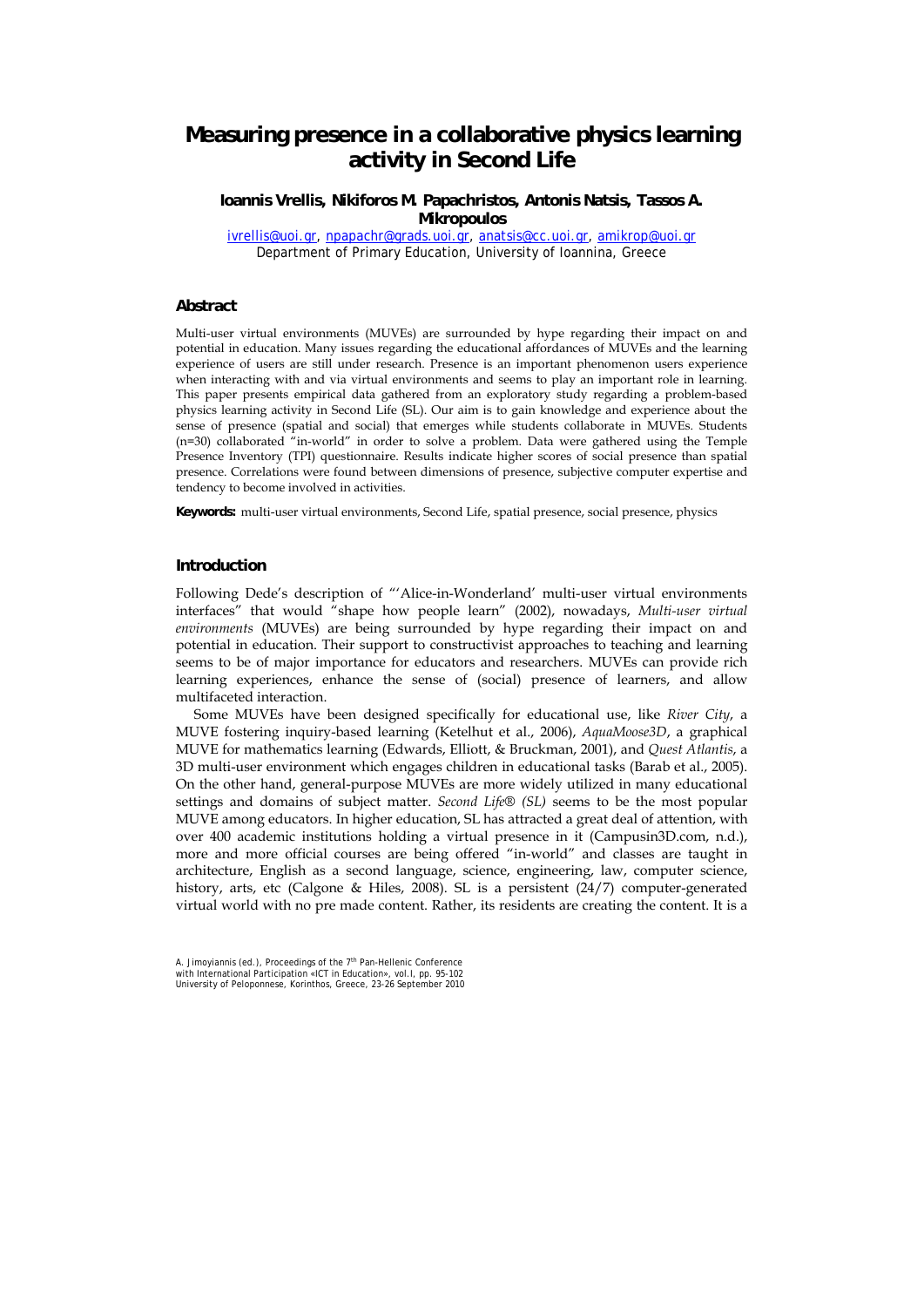platform with open-ended possibilities which can be utilized to develop educational virtual environments and to design learning activities.

As often happens when hype prevails, there are many issues regarding the educational affordances of MUVEs that are still under-reported such as how educators design learning activities, with specific learning goals to be conducted in MUVEs and even less data comes from empirical studies related to instructional design and pedagogy in MUVEs. A very important and unique characteristic of educational virtual environments (Mikropoulos, 2006) that seems to play an important role in learning (Winn & Windschitl, 2000; Selverian & Lombard, in press) and is also not well reported, is the sense of spatial and social presence that emerges when humans interact with and via a virtual environment.

Presence is a central conceptual phenomenon related to virtual environments, which Lombard & Ditton (1997) excellently described as "the perceptual illusion of nonmediation", the phenomenon where a person fails to perceive or acknowledge that a mediated experience is mediated. A major branch of presence conceptualization defines presence as consisting of two interrelated phenomena: spatial presence (also known as physical presence or telepresence) and social presence (Heeter, 1992; Biocca, 1997; Ijsselsteijn et al., 2000; Biocca & Harms, 2002; Biocca, Harms & Burgoon, 2003). Spatial presence refers to the "the sense of being physically located somewhere" (Ijsselsteijn et al., 2000) while social presence refers to "being with others" in a mediated environment (Heeter, 1992). Many factors have been suggested as possibly affecting the sense of presence, including media form factors, content factors and user characteristics (Ijsselsteijn et al., 2000). Presence measuring is following two major methodological strands, subjective measuring and objective-physiological measuring, but it seems that subjective post-test ratings are the most widely used methods to approach presence measuring. Among others, the following questionnaires have been developed to access presence: the Slater-Usoh-Steed (SUS) Questionnaire (Slater, Usoh & Steed, 1994), the Presence Questionnaire (PQ) (Witmer & Singer, 1998), the Igroup Presence Questionnaire (Schubert, Friedmann & Regenbrecht, 2001) and the Temple Presence Inventory (Lombard, Ditton & Weinstein, 2009).

This work is part of a research project that aims at designing learning activities in order to study learning in MUVEs in terms of learning outcomes, collaboration and presence.

In the first study of this project (Vrellis et al., 2010) an authentic, collaborative learning activity concerning light reflection was designed and developed in Second Life. First results concern educational environment design issues, collaboration and instructional issues.

Regarding design issues, students prefer to perform the whole learning activity in the educational virtual environment. That is, they want "in-world" intuitive object manipulation, educational material and tools that work in the environment, instead of "out of world" dialogue menus, browsers and tools that could distract their attention from the environment and learning activity. Even though virtual environments allow object manipulation at user's will (all degrees of freedom), restricting degrees of freedom to the necessary ones, depending on the specific instructional design and educational scenario, has no negative effect on creating an engaging authentic learning task. Moreover, students prefer to perform activities in settings relevant to the specific educational scenario, even out of the conventional 'classroom representation' setting.

As far as collaboration is concerned, results show that participating in collaborative learning activities conducted in MUVEs is very important for their education and they evaluated positively the presence of a tutor in the activity. They felt that they could interact with the other participants and evaluated their experience as interactive and sociable.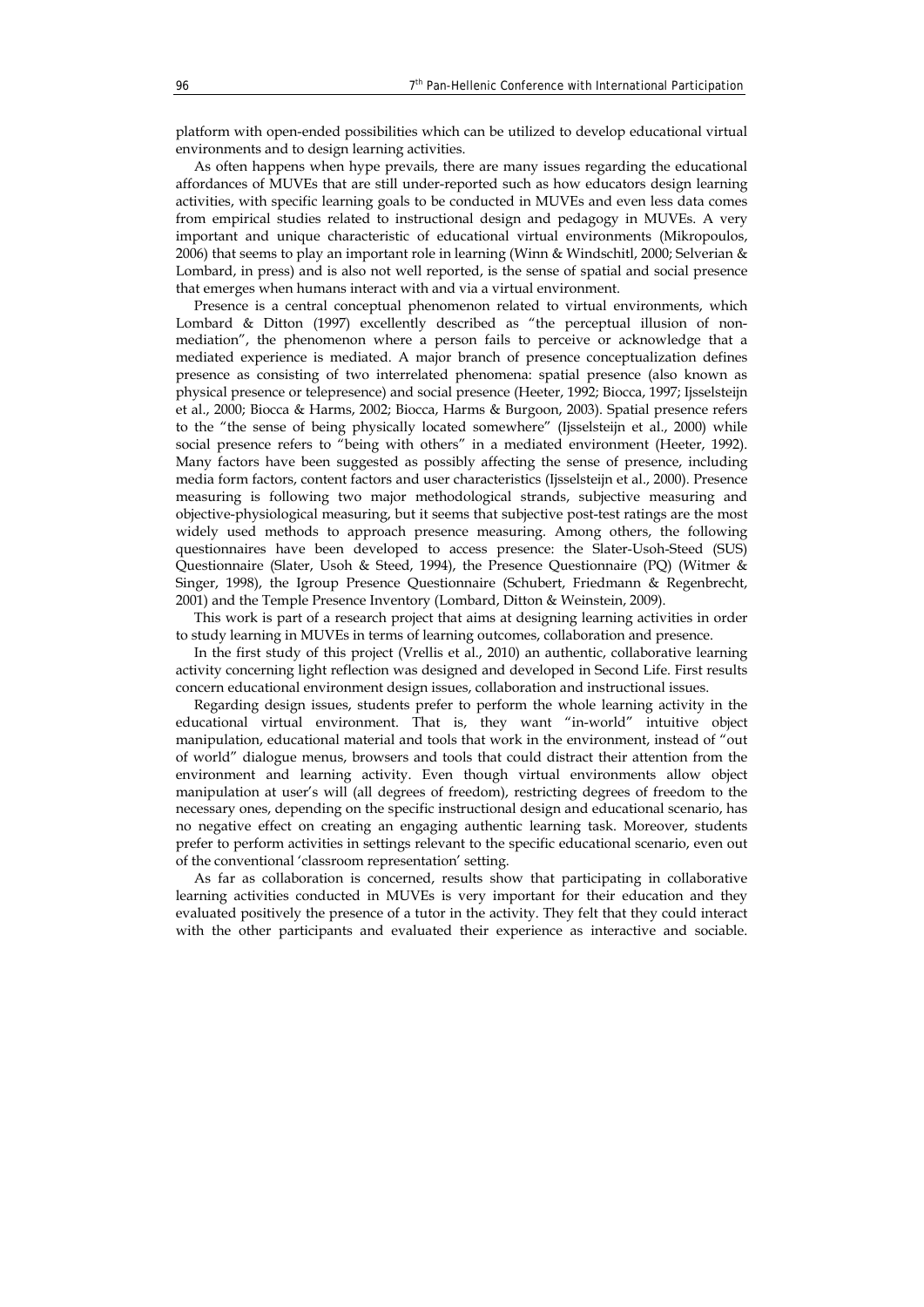Students prefer to collaborate through rich communication channels that do not filter out important non verbal communication signals.

Finally, concerning instructional issues the study reveals that pedagogical methods of constructivist approach, like scaffolding, can be implemented in SL through properly designed problem-based learning activities

This paper presents empirical data gathered from a study regarding a problem-based physics learning activity in SL. Our aim is to gain knowledge and experience about the sense of presence (spatial and social) that emerges while students collaborate in MUVEs. This study is a step towards the investigation of the relationship between learning outcomes and presence.

### **Method**

### *Virtual Environment and Learning Activity*

The virtual environment was designed and developed in SL. It refers to physics learning and specifically to the reflection of light. The design of the learning activity followed a constructivist approach (Vrellis et al., 2010). The problem posed to the students presents an authentic task in a "real" world environment. Students had to collaborate in order to shoot an apple down from a tree using a laser beam and a plane mirror. They had to calculate the correct angle of the mirror in order to reflect the laser beam to the apple. Students were not allowed to use a trial and error approach. Instead, they had to use trigonometry for the calculation of the correct angle before shooting. Several virtual tools, such as rulers, a calculator, a whiteboard and posters presenting relevant mathematics content were available to the students (Fig. 1).



**Figure 1. The activity setting** 

## *Subjects*

Thirty (30) second-year, future teacher students (22 women, 8 men) of the University of Ioannina, participated in the study. They all were experienced users of SL, since they had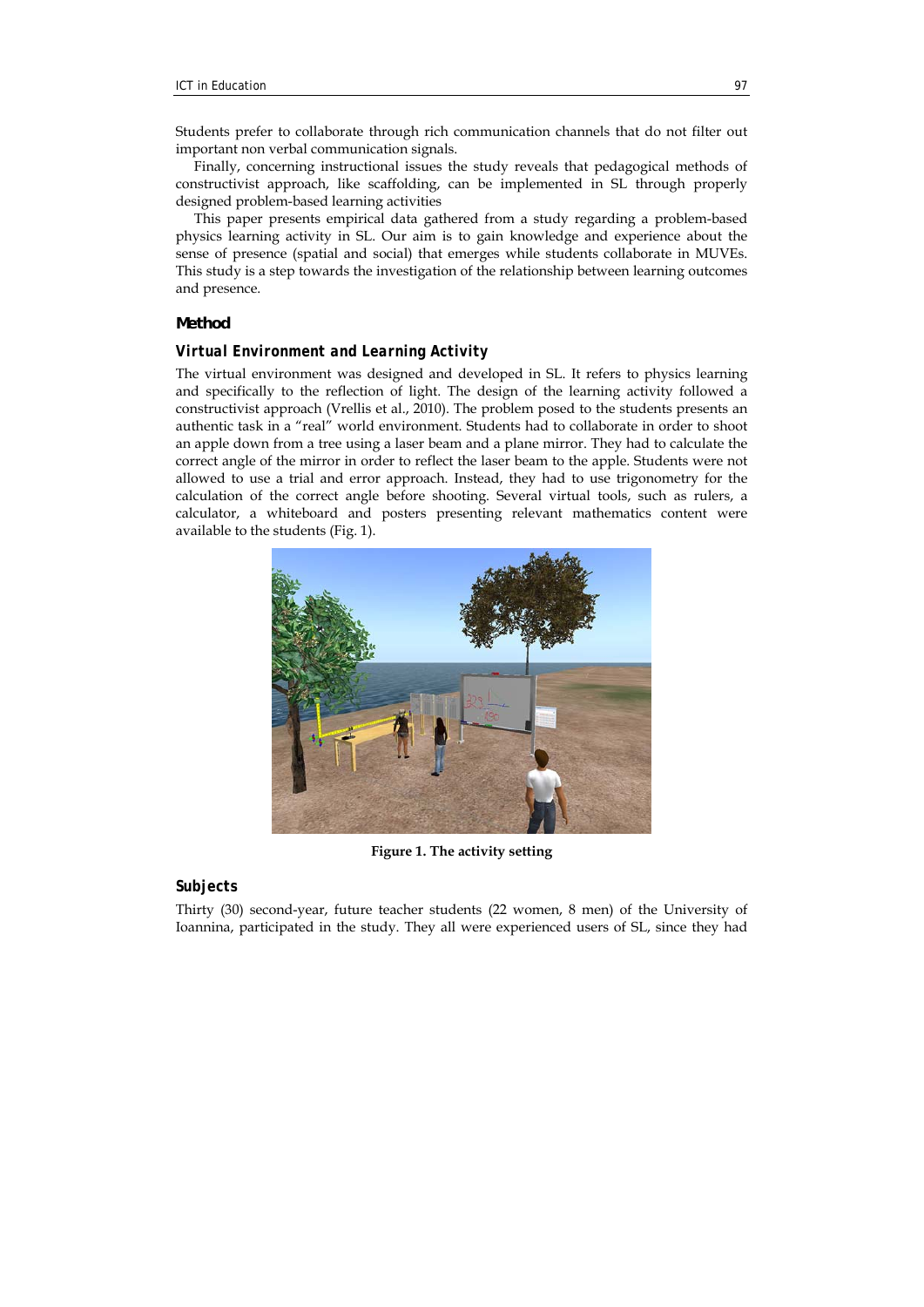attended a class on potential educational uses of SL. Their participation was voluntary. The students registered in pairs for the collaborative activity.

#### *Procedure*

The empirical data was gathered from 15 sessions where a pair of students and the tutor participated. They were physically located in three different rooms and collaborated exclusively through SL. Each session lasted about 40 minutes. Before the experiment, the students answered a personal questionnaire on demographics, computer and 3D-VR games experience, tendency to become involved in activities and previous knowledge related to light reflection and trigonometry.

Participants used their personal SL accounts and avatars to log in and were teleported to the Educational Approaches to Virtual Reality Technologies Lab's island in SL (Earthlab Education Island). There, they met the tutor who guided them to the activity's setting. The students and tutor communicated via the SL voice and text chat and their screens, microphones and webcams data was recorded.

The tutor made a brief introduction to the topic under study in a virtual classroom. There, the students familiarized with the use of the available educational material and virtual objects and tools. After that, the participants walked outside the classroom, where the activity setting was located. The tutor posed the problem the students had to solve collaboratively and let them work, remaining nearby available to provide assistance.

After finishing the activity, the students answered a questionnaire measuring presence and took part in a debriefing interview with the tutor.

The presence questionnaire used was the Temple Presence Inventory (TPI) that measures multiple dimensions of presence (Lombard et al, 2009).

### **Results**

Table 1 shows the results from the spatial presence part of the TPI questionnaire.

| Ouestion                                                                                                                                           | Min           | Max | Mean | Std.<br>Dev. |
|----------------------------------------------------------------------------------------------------------------------------------------------------|---------------|-----|------|--------------|
| How much did it seem as if the objects and people you saw/heard<br>had come to the place you were?                                                 | $\mathbf{1}$  | 7   | 4.37 | 1.771        |
| How much did it seem as if you could reach out and touch the<br>objects or people you saw/heard?                                                   | $\mathbf{1}$  | 7   | 4.40 | 1.734        |
| How often when an object seemed to be headed toward you did<br>you want to move to get out of its way?                                             | 1             | 7   | 3.50 | 1.815        |
| To what extent did you experience a sense of being there inside the<br>environment you saw/heard?                                                  | $\mathcal{P}$ | 7   | 4.77 | 1.591        |
| To what extent did it seem that sounds came from specific<br>different locations?                                                                  | 1             | 7   | 3.93 | 1.791        |
| How often did you want to or try to touch something you<br>saw/heard?                                                                              | 1             | 7   | 4.13 | 1.795        |
| Did the experience seem more like looking at the events/people on<br>a movie screen or more like looking at the events/people through<br>a window? | 1             | 7   | 4.60 | 1.958        |

#### **Table 1. Spatial presence**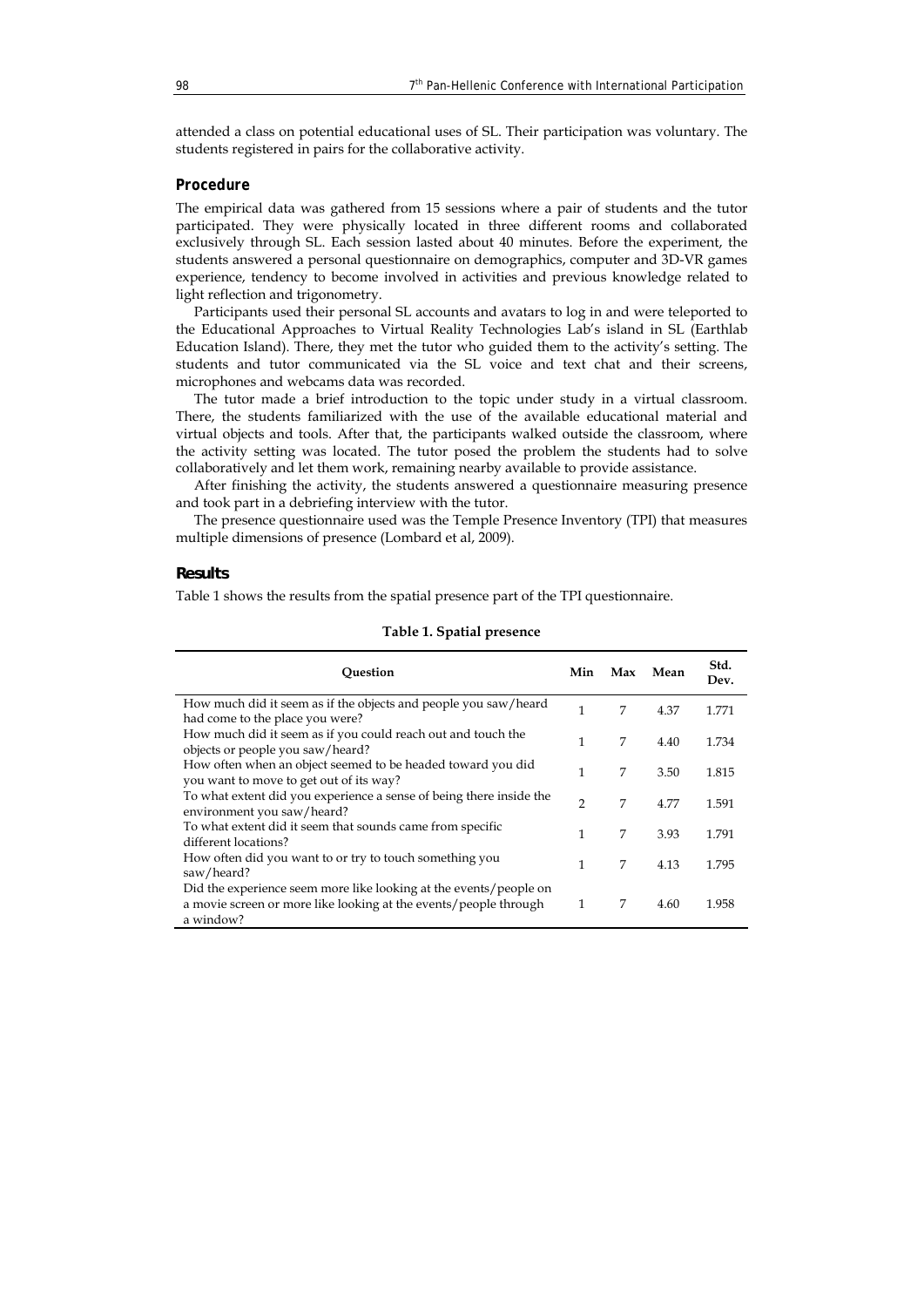The overall score for spatial presence is 4.25 (SD 1.258). This value is little above the average indicating a moderate sense of spatial presence in the MUVE. This result is rather expected. SL is a desktop virtual environment that does not exploit all the available VR technologies. High scores of spatial presence are usually associated with highly immersive virtual environments.

Table 2 presents the results from the social presence – actor within medium (parasocial interaction) part of the TPI questionnaire. "In a parasocial interaction media users respond to social cues presented by persons they encounter within a medium even though it is illogical to do so" (Lombard et al., 2000). The overall score for social presence is 5.29 (SD 0.837). The score is higher than that for spatial presence. This can be attributed to the nature of SL as a multiuser virtual environment that enables social interaction and collaboration, as well as to the nature of our learning activity.

| Ouestion                                                                                                                                                                                           | Min            | Max | Mean | Std.<br>Dev. |
|----------------------------------------------------------------------------------------------------------------------------------------------------------------------------------------------------|----------------|-----|------|--------------|
| How often did you have the sensation that people you saw/heard<br>could also see/hear you?                                                                                                         | 1              | 7   | 5.50 | 1.480        |
| To what extent did you feel you could interact with the person or<br>people you saw/heard?                                                                                                         | 4              | 7   | 5.63 | 0.928        |
| How much did it seem as if you and the people you saw/heard<br>both left the places where you were and went to a new place?                                                                        | 1              | 7   | 4.67 | 1.561        |
| How much did it seem as if you and the people you saw/heard<br>were together in the same place?                                                                                                    | $\overline{2}$ | 7   | 5.50 | 1.383        |
| How often did it feel as if someone you saw/heard in the<br>environment was talking directly to you?                                                                                               | 3              | 7   | 5.70 | 1.291        |
| How often did you want to or did you make eye-contact with<br>someone you saw/heard?                                                                                                               | 1              | 7   | 4.57 | 1.455        |
| Seeing and hearing a person through a medium constitutes an<br>interaction with him or her. How much control over the interaction<br>with the person or people you saw/heard did you feel you had? | 3              | 7   | 5.47 | 1.279        |

**Table 2. Social presence** 

Table 3 shows the results from the questions concerning social richness. Social richness as a dimension of presence is the extent to which users perceive the virtual environment, when it is used to interact with others, as sociable, warm, sensitive, personal or intimate (Lombard et al., 2000). The overall score for social richness is 5.63 (SD 0.990). The score is well above the average. Specifically, the students found their experience as highly responsive (6.20, SD 0.925) and lively (6.00, SD 1.259).

Table 4 presents the mean values for social realism. The social realism questions evaluate whether the portrayed events would or could occur in the real world. The overall score for social richness is 5.48 (SD 1.225). This score is also high and in accordance with the previous two social dimensions of presence (social presence and social richness). Engagement with the learning activity is an important parameter that contributes to learning outcomes regardless of whether the learning environment is mediated or not.

Table 5 shows the results concerning the engagement of students in the experience. The overall score for engagement is 5.42 (SD 1.049). It is remarkable that students found the story (activity) very engaging (6.37, SD 0.928). This result indicates that the instruction design based on constructivist approaches incorporating authentic tasks engage students in the learning activity.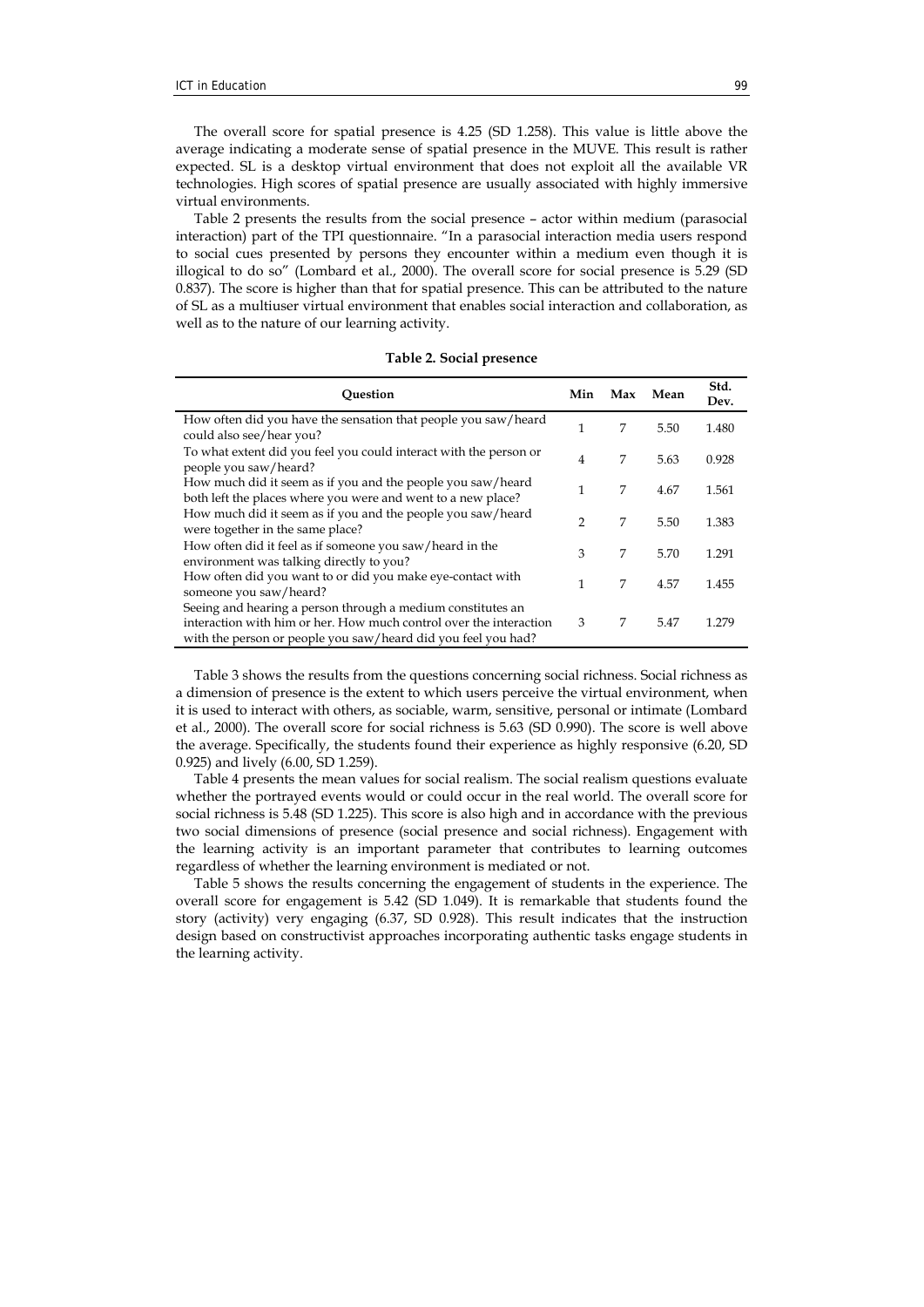| Ouestion                                                                                                           | Min | Max | Mean | Std.<br>Dev. |
|--------------------------------------------------------------------------------------------------------------------|-----|-----|------|--------------|
| Please circle the number that best describes your evaluation of the<br>media experience: Remote - Immediate        | 3   | 7   | 5.83 | 1.147        |
| Please circle the number that best describes your evaluation of the<br>media experience: Unemotional-Emotional     | 1   | 7   | 4.87 | 1.548        |
| Please circle the number that best describes your evaluation of the<br>media experience: Unresponsive - Responsive | 4   | 7   | 6.20 | 0.925        |
| Please circle the number that best describes your evaluation of the<br>media experience: Dead - Lively             | 3   | 7   | 6.00 | 1.259        |
| Please circle the number that best describes your evaluation of the<br>media experience: Impersonal - Personal     | 1   | 7   | 5.60 | 1.404        |
| Please circle the number that best describes your evaluation of the<br>media experience: Insensitive - Sensitive   |     | 7   | 5.07 | 1.438        |
| Please circle the number that best describes your evaluation of the<br>media experience: Unsociable - Sociable     | 3   | 7   | 5.83 | 0.986        |

### **Table 3. Social richness**

### **Table 4. Social realism**

| <b>Ouestion</b>                                                                                        | Min | Max Mean | Std.<br>Dev. |
|--------------------------------------------------------------------------------------------------------|-----|----------|--------------|
| The events I saw/heard would occur in the real world                                                   |     | 5.53     | 1.383        |
| The events I saw/heard could occur in the real world                                                   |     | 5.72     | 1412         |
| The way in which the events I saw/heard occurred is a lot like the<br>way they occur in the real world |     | 5.20     | 1.400        |

### **Table 5. Engagement (mental immersion)**

| <b>Ouestion</b>                                                  |  | Max | Mean | Std.<br>Dev. |
|------------------------------------------------------------------|--|-----|------|--------------|
| To what extent did you feel mentally immersed in the experience? |  |     | 5.13 | 1.456        |
| How involving was the experience?                                |  |     | 5.80 | 1.157        |
| How completely were your senses engaged?                         |  |     | 5.00 | 1.390        |
| To what extent did you experience a sensation of reality?        |  |     | 4.93 | 1.507        |
| How relaxing or exciting was the experience?                     |  |     | 5.27 | 1.639        |
| How engaging was the story?                                      |  |     | 6.37 | 0.928        |

Below some of the statistically significant correlations found between the variables are presented.

Table 6 shows the correlations between engagement and various components of presence. It is clear that engagement and other dimensions of presence are strongly correlated. This implies that an engaging constructivist learning activity can increase the sense of presence of the learner. Other interesting findings were the negative correlations between (subjective) computer expertise and the sense of spatial presence (r=-0.384, p<.05) and engagement ( $r=-0.437$ ,  $p<0.05$ ). This would imply that the more experienced a user considers herself in computer usage, the more difficult it is for her to feel present in the MUVE. Nevertheless this finding should be regarded cautiously since no significant correlations between other subtypes of computer expertise (internet, video-games, virtual environments, SL) and presence or engagement were found.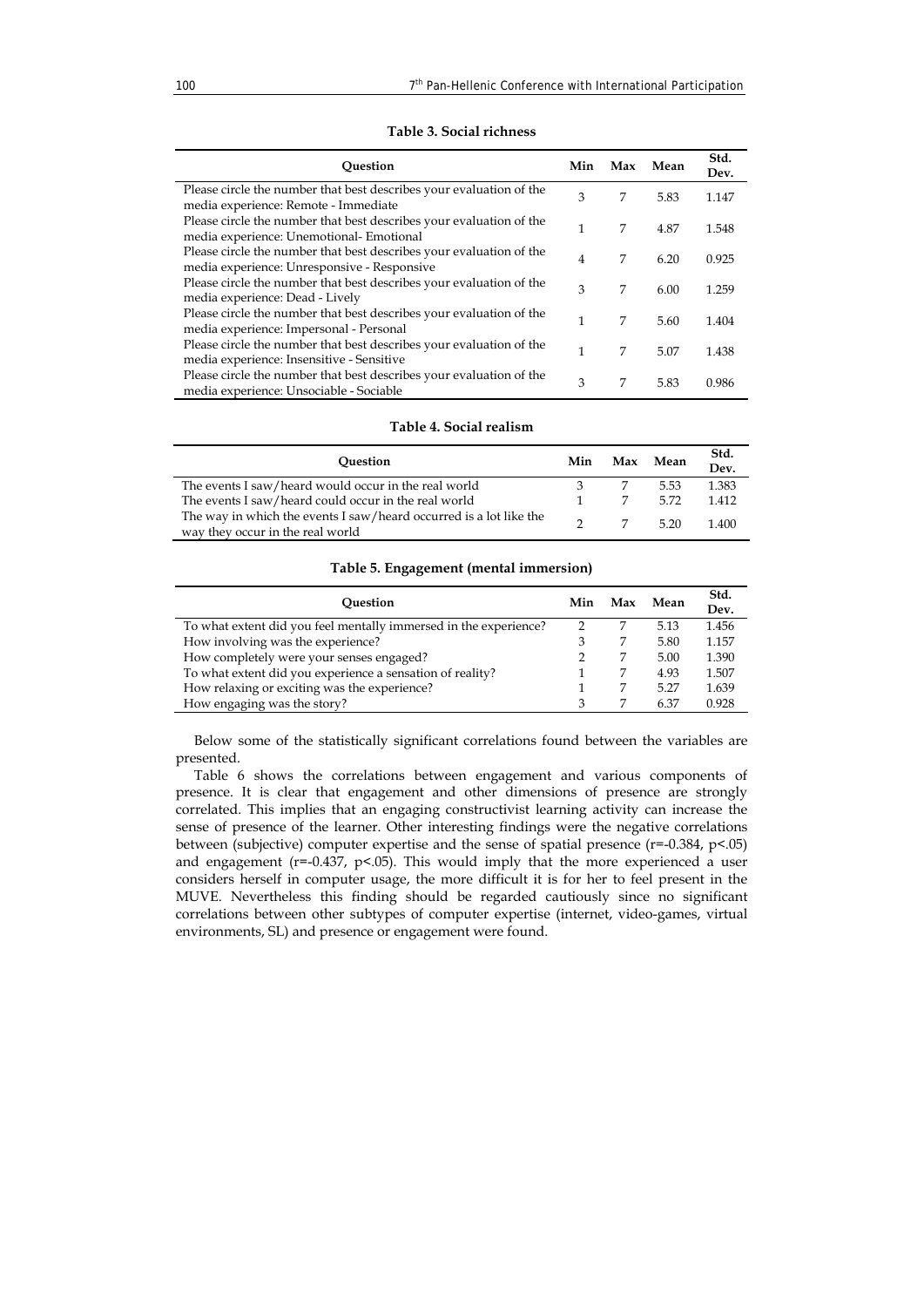| <b>Engagement</b> (mental immersion) |                     |             |  |
|--------------------------------------|---------------------|-------------|--|
| Spatial Presence                     | Pearson Correlation | 0.587       |  |
|                                      | Sig. (2-tailed)     | ${}_{0.01}$ |  |
|                                      | Pearson Correlation | 0.643       |  |
| Social Presence                      | Sig. (2-tailed)     | < 0.01      |  |
| Social Richness                      | Pearson Correlation | 0.739       |  |
|                                      | Sig. (2-tailed)     | < 0.01      |  |
| Social Realism                       | Pearson Correlation | 0.487       |  |
|                                      | Sig. (2-tailed)     | < 0.01      |  |

**Table 6. Engagement and presence correlations** 

Table 7 shows that some variables indicating the user's tendency to become involved in activities are correlated with her sense of spatial presence.

**Table 7. Tendency to become involved in activities and spatial presence** 

| <b>Spatial Presence</b>                                         |                     |             |  |  |
|-----------------------------------------------------------------|---------------------|-------------|--|--|
| I concentrate well also on disagreeable tasks                   | Pearson Correlation | 0.407       |  |  |
|                                                                 | Sig. (2-tailed)     | < 0.05      |  |  |
| Sometimes I am so involved in a game that having the impression | Pearson Correlation | 0.440       |  |  |
| of being part of the game rather than moving a joystick or      | Sig. (2-tailed)     | ${}_{0.05}$ |  |  |
| watching the screen                                             |                     |             |  |  |
| I have been scared by something happening on a TV show or in a  | Pearson Correlation | 0.522       |  |  |
| Movie                                                           | Sig. (2-tailed)     | ${}_{0.01}$ |  |  |
|                                                                 |                     |             |  |  |

### **Conclusions**

This paper presents empirical data about the sense of presence (spatial and social) gathered from a study regarding a collaborative problem-based physics learning activity in SL. Even though exploratory studies like this tend to generate more questions than they answer, first results suggest that constructivist collaborative learning activities in a multiuser virtual environment like SL have the potential to engage students. Furthermore, the social dimensions of presence scored well above average while spatial presence remained average, which is rather expected because SL is a socially oriented multiuser virtual environment based on non-immersive desktop technology. Moreover, strong positive correlations between engagement and other dimensions of presence were observed, while subjective computer expertise seemed to be negatively correlated to spatial presence and engagement, although these findings should be regarded with caution. Finally, the users' tendency to become involved in activities seems to be related to the sense of spatial presence she experiences in MUVE-like environments.

The above results constitute a basis and also a motivation towards the investigation of the relationship between presence and learning outcomes from learning activities in SL.

Our next step towards this investigation includes the analysis of screen, webcam and voice recordings in order to assess qualitative aspects of presence and collaboration.

### **References**

Barab, S., Thomas, M., Dodge, T., Carteaux, R., & Tuzun, H. (2005). Making learning fun: Quest Atlantis, a game without guns, *Educational Technology Research and Development,* 53(1), 86-108.